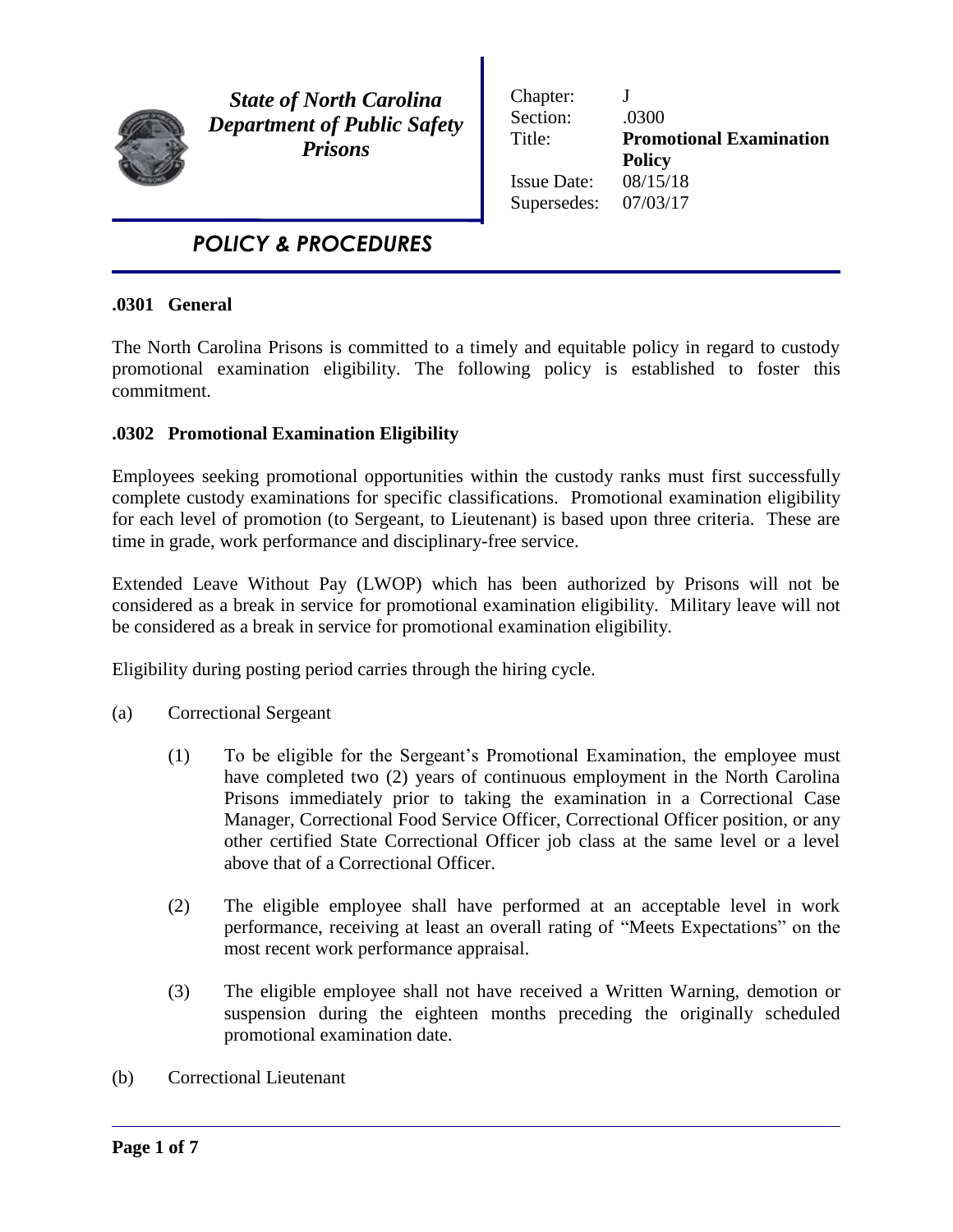- (1) To be eligible for the Lieutenant's Promotional Examination, the employee must have completed four (4) years of continuous employment in a certified State Correctional Officer job class in the North Carolina Prisons immediately prior to taking the examination. The two (2) years immediately preceding the scheduled promotional examination shall have been at the level of Correctional Sergeant, Correctional Program Supervisor, Correctional Food Service Manager I, Assistant Unit Manager or any other certified State Correctional Officer job class at the same level as or a level above that of Correctional Sergeant.
- (2) The eligible employee shall have performed at an acceptable level in work performance, receiving at least an overall rating of "Good" on the most recent work performance appraisal.
- (3) The eligible employee shall not have received a Written Warning, demotion or suspension during the eighteen (18) months preceding the originally scheduled promotional examination date.

#### **.0303 Application Process**

- (a) Examination Announcement
	- (1) The Office of Staff Development and Training will announce the projected dates for all promotional examinations at the beginning of the Fiscal Year.
	- (2) The Office of Staff Development will send announcement letters to each Region, Institution and Correctional Center fifteen (15) weeks prior to the scheduled promotional examination. The facility administrator shall be responsible for ensuring that the announcement letters are properly posted for reading by all eligible Prisons' employees.
- (b) Application
	- (1) All applications must be submitted by the applicant to the facility administrator no later than six (6) weeks prior to the scheduled examination date.
	- (2) The facility administrator must complete the review of the applications within two (2) weeks of receipt of the application. The completed approved applications will be forwarded directly to the Office of Staff Development and Training.
	- (3) All approved applications for promotional examinations must be received in the Office of Staff Development and Training at least four (4) weeks prior to the scheduled examination date.
	- (4) Signatures required on the applications include that of the applicant seeking to take the examination and that of the facility administrator.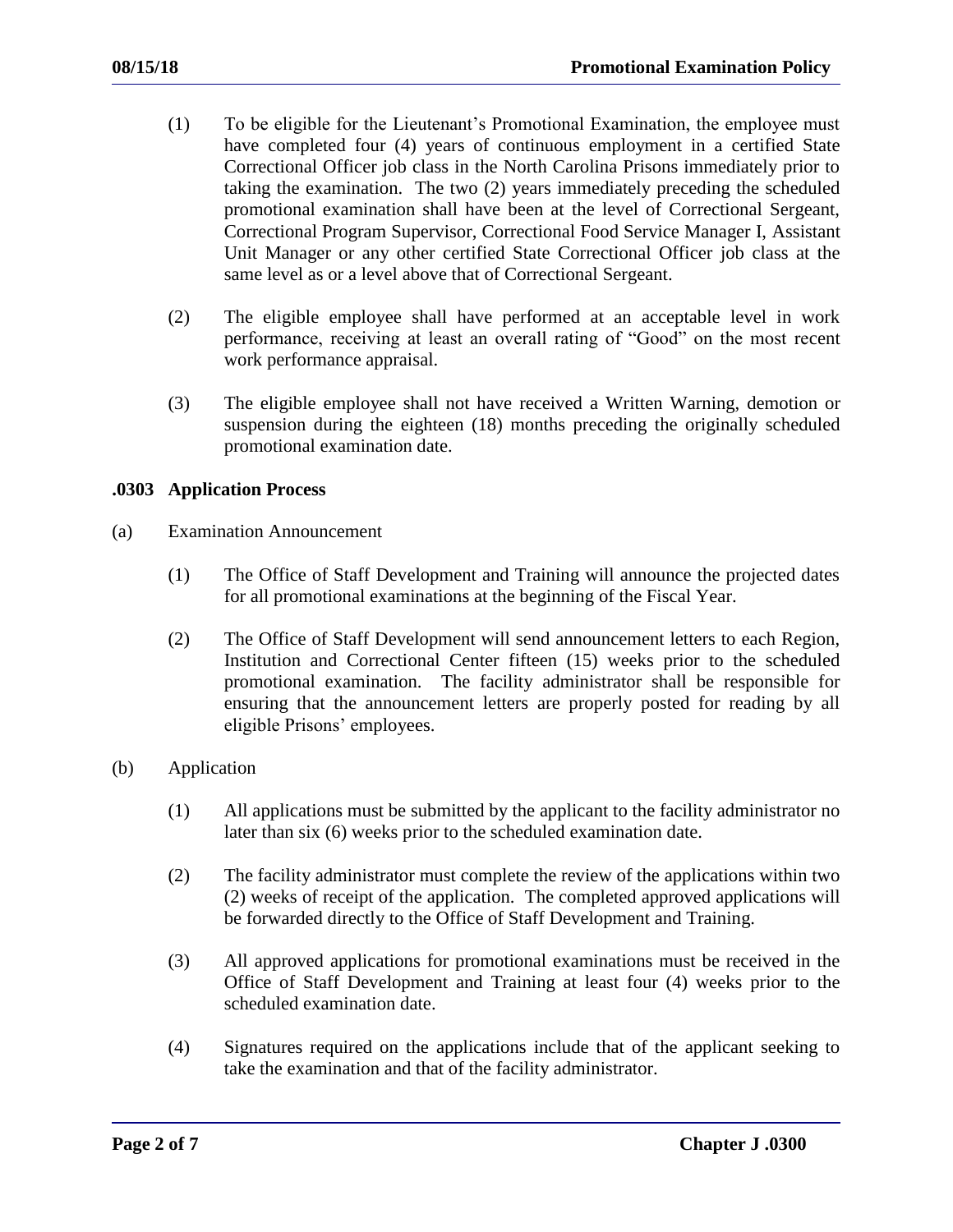(c) Verification of Eligibility

It shall be the responsibility of the facility administrator to verify the applicant's eligibility (time in grade, work performance rating and absence of Written Warning, demotion or suspension) to take the examination.

- (d) Exceptions to the Application Process
	- (1) Any exception to the application process must be requested in writing, outlining a justification of the exception, and be approved by the appropriate Region Director.
	- (2) Exceptions of up to 60 days for the Sergeant's promotional examination and up to 120 days for the Lieutenant's promotional examination to the required time in grade for eligibility for application may be considered within the following guidelines:
		- (A) Exceptions may be considered for those employees who have served or who are currently serving in an acting capacity for the position for which the examination is being administered.
		- (B) Exceptions may be considered for those employees who have demonstrated exceptional work performance as indicted by an overall rating of "exceeds expectation" on the most recent work performance appraisal.
		- (C) Exceptions may be considered for employees at facilities that do not have a reasonable potential applicant pool for the job class for which the examination is to be administered.
		- (D) Exceptions may be considered if there is a clear need to address Affirmative Action/EEO concerns as the Division continues to build its supervisory work force.
	- (3) Exceptions to the application process may be considered in cases in which the employee has appealed the Written Warning and the appeal has been upheld and/or in cases in which the disciplinary action has been negated by performance ratings on subsequent work performance appraisals.
	- (4) It is the responsibility of the facility administrator requesting the exception to the application process to thoroughly document and justify the exception, attaching the documentation (including the most recent work performance appraisal) to the employee's application and forwarding the request to the appropriate Region Director for review.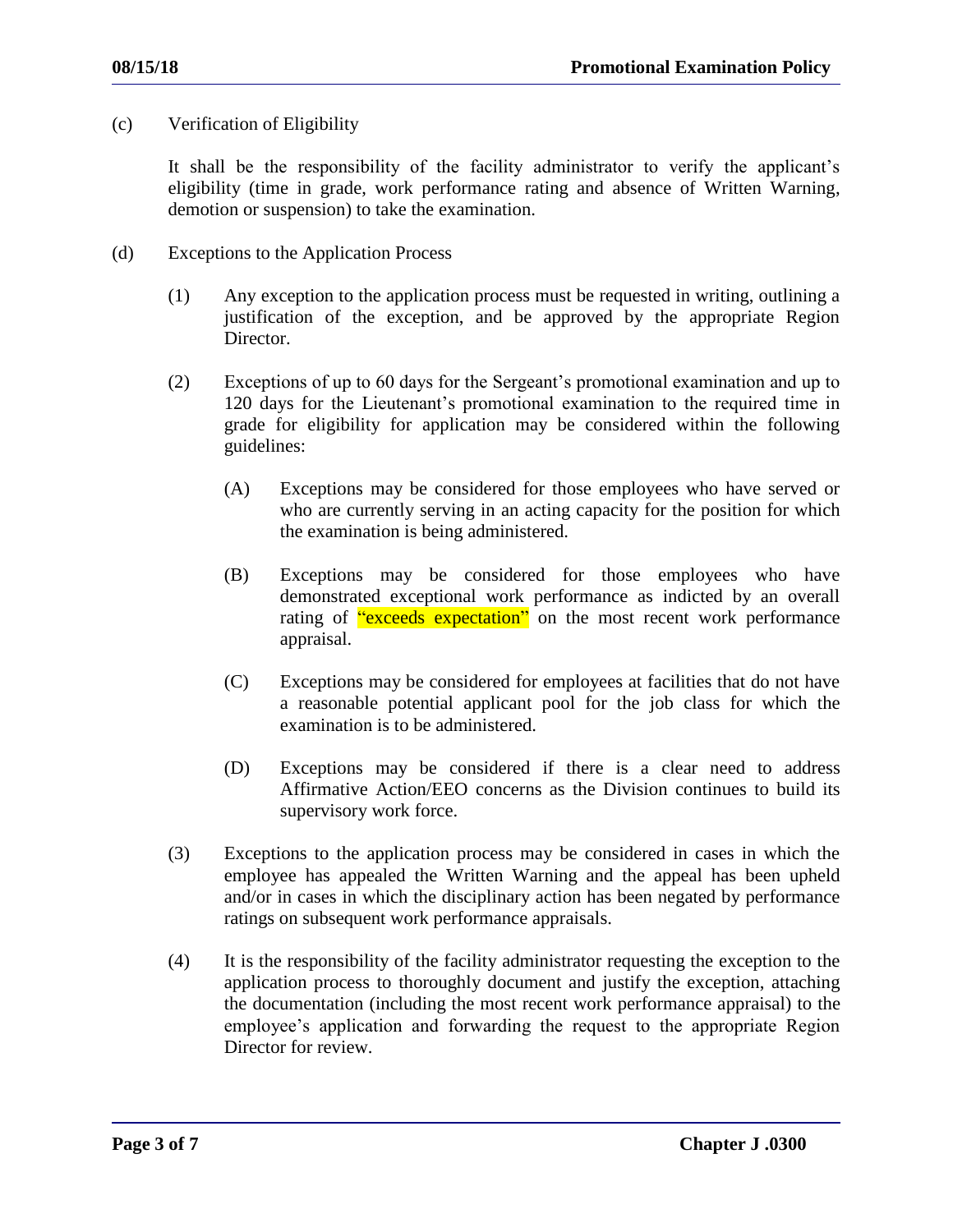After review and approval, the Region Director will forward the approved application and request for exception to the Division Operations Manager over **training** for submission to the Office of Staff Development and Training with a copy to the Department of Public Safety Personnel Office.

(e) Withdrawal from the Examination

Employees who, after submitting an application for a promotional examination, determine that they no longer wish to take the examination shall contact the examination administrator in the office of the Curriculum Manager in the Office of Staff Development and Training to withdraw their application no later than the Friday preceding the examination. Failure to officially withdraw an application for promotional examination may negate the opportunity to sit for the next examination. Failure to officially withdraw an application and subsequent failure to appear for the examination for a second time will require that the employee not be permitted to take the next examination.

#### **.0304 Pre-examination Training**

(a) Study Materials

Region Directors and facility administrators are responsible for ensuring that the documents as identified in the Promotional Examination Announcement Letter that are necessary for promotional examination preparation be available to applicants for study purposes.

- (b) Training
	- (1) Region Directors and facility administrators are responsible for ensuring that a minimum of sixteen (16) hours of promotional examination training, consistent with the lesson plan provided by the Office of Staff Development and Training, is made available to all eligible applicants.
	- (2) Participation in and completion of this training will be documented by the offering correctional facility to support its availability for eligible personnel. Documentation of the training will be on an Attendance Roster (OSDT-1), signed by each participant and forwarded to the Office of Staff Development and Training at the completion of the training.
	- (3) Eligible personnel may chose not to participate in the pre-examination training and prepare for the examination on their own initiative. Such personnel must sign a statement indicating their choice and releasing the correctional facility from preexamination training responsibility.
	- (4) Eligible personnel should be advised that the promotional examination training will not be sufficient to ensure successful completion of the examination. Personnel must also study the policies on their own.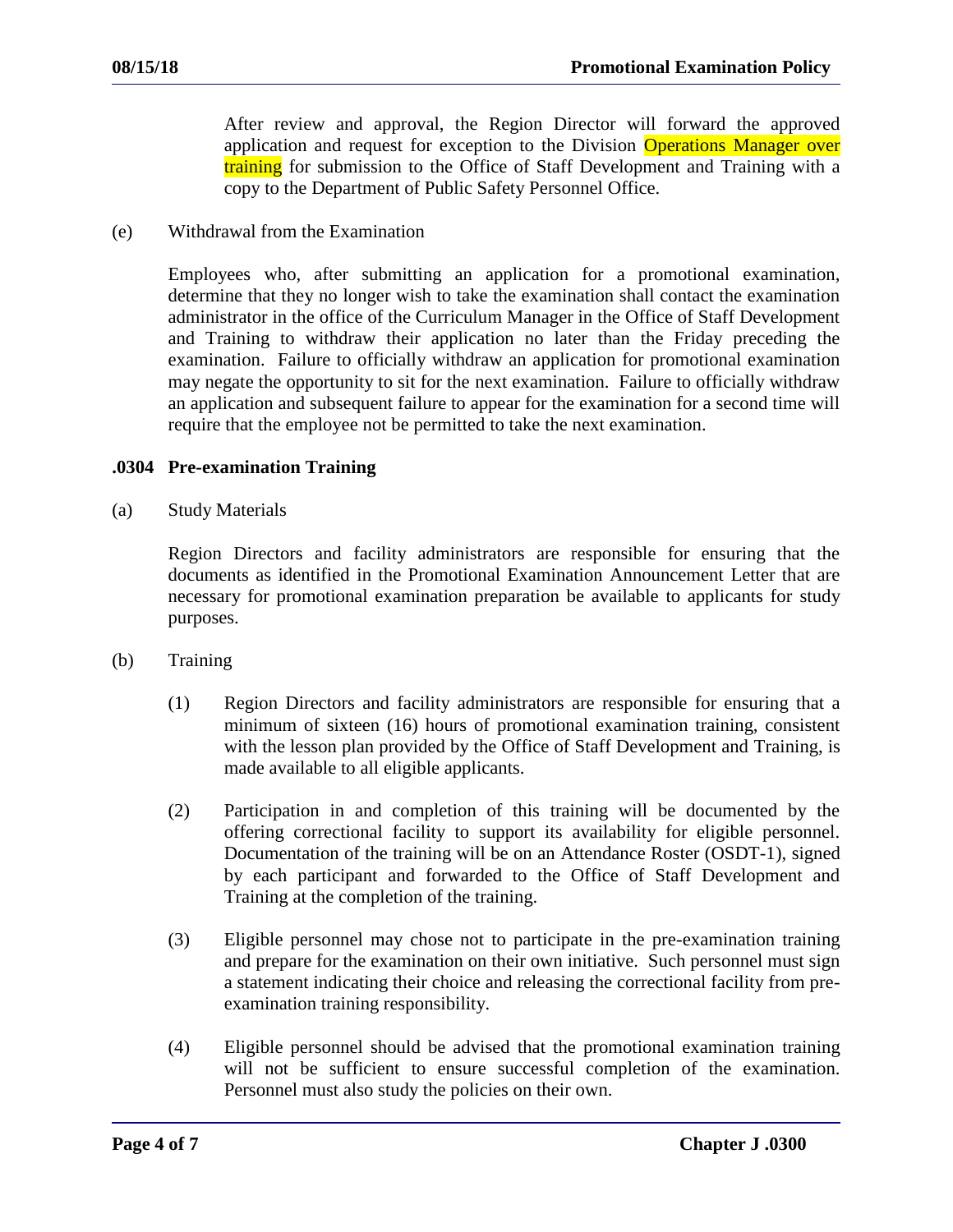## **.0305 Promotional Eligibility Following Examination**

- (a) Employees who successfully complete the promotional examination with a score of 70% or better shall be examination-eligible for promotion. The examination results will be reported as Pass/Fail. The historical training records in the STS subsystem of OPUS will document the date on which the employee attained a passing score on the promotional examination (course code 0002894 for the Correctional Sergeants' Promotional Examination; course code 0002895 for the Correctional Lieutenants' Promotional Examination). Current training records will be maintained in the Learning Management System following November, 2013.
- (b) Length of Eligibility
	- (1) Those employees who were granted permanent promotional eligibility per the 1991 Director's memo will retain their permanent eligibility. (STS course code 0001214 for Correctional Sergeant Permanent Eligibility and course code 0001215 for Correctional Lieutenant Permanent Eligibility.) This will honor the Prisons' commitment to those employees who earned permanent eligibility under the previous procedures.
	- (2) Examination eligibility for promotional consideration shall extend for five (5) years from the date of the administration of the examination.
	- (3) Except for those employees granted permanent examination eligibility for promotional consideration in (1) above, employees must take the promotional examination prior to the expiration of 5 years from the date of the previous examination in order to maintain continuous examination eligibility for promotional consideration.
	- (4) For those employees on military leave, the examination eligibility shall extend for a time period not to exceed the time period spent on military leave.
- (c) Separation
	- (1) Separation from a certified State Correctional Officer position for more than ninety (90) days will terminate examination eligibility for promotional eligibility. Employees reinstated after ninety (90) days separation but within 12 months of the date of separation may, upon request by the facility administrator, have the promotional eligibility reinstated. Employees reinstated after 12 months or more shall re-establish examination eligibility for promotional consideration consistent with Section II above.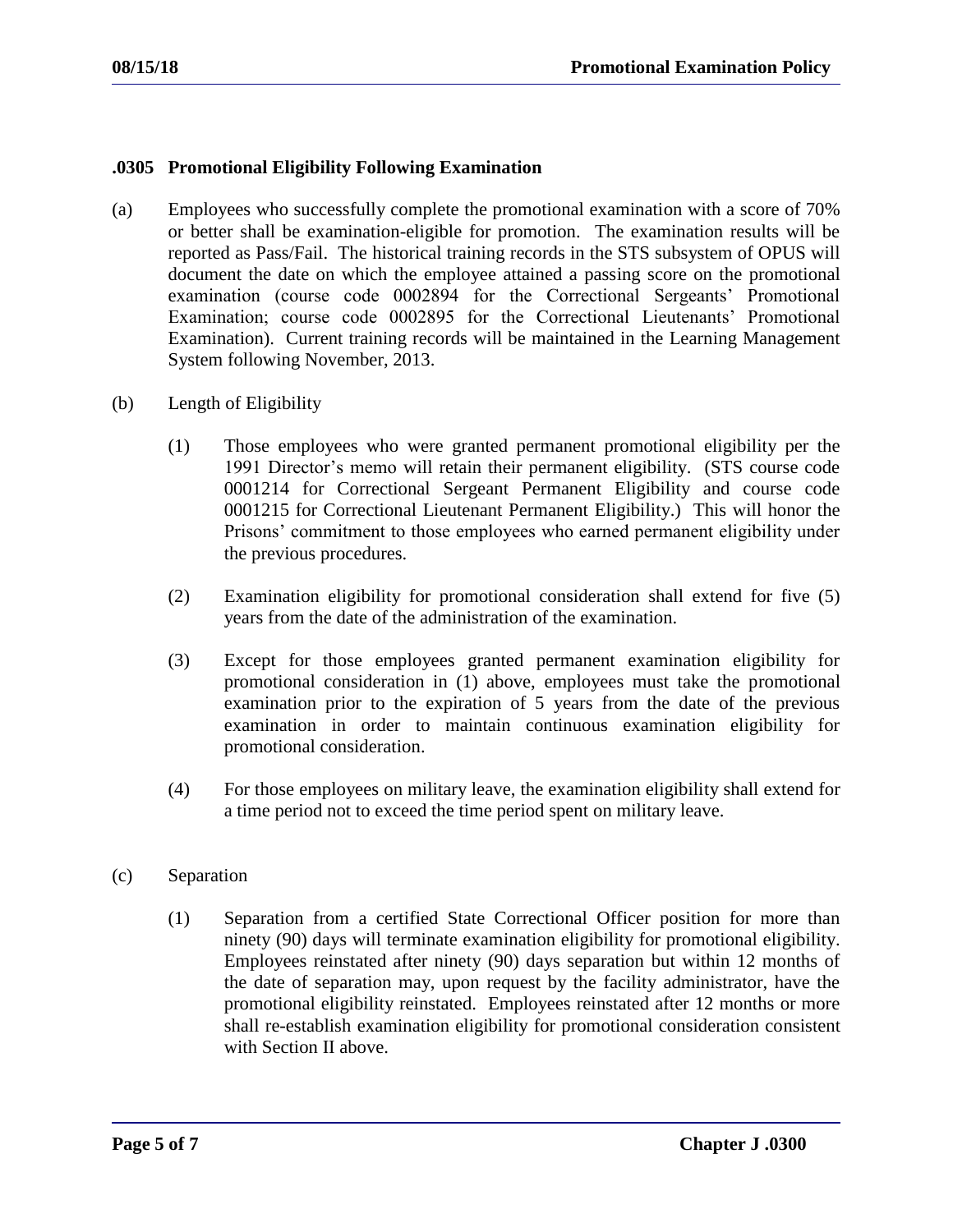- (2) Extended Leave Without Pay (LWOP) that has been authorized by the Prisons shall not be considered as separation from a certified State Correctional Officer position for the purpose of determining examination eligibility for promotional consideration.
- (3) Separation from a certified State Correctional Officer position as a result of a reduction in force shall not be considered as separation from a certified State Correctional Officer position for the purpose of determining examination eligibility for promotional consideration.
- (d) Examination Failure Personnel who fail the examination three or more times shall be required to contact the local community college to determine if they have the appropriate reading comprehension level to successfully complete the examination and to enroll and complete the appropriate remedial reading comprehension courses until they demonstrate a reading level at or above the 9th grade before being permitted to sit for the examination again. Personnel who fail the Sergeant Promotional Examination will be required to wait one (1) year prior to retaking the examination.
- (e) Examination Results Test results will be distributed no earlier than three (3) weeks and no later than six (6) weeks from the date of the examination. OSDT will not release any results prior to the general distribution of the results. Test results will not be given out until all applicants have been notified.

# **.0306 Veteran's Preference**

North Carolina Office of State Personnel policy (Section 2, page 29) reads: "State law requires that employment preference be given for having served in the Armed forces of the United States on active duty…" Consistent with this policy requiring preference in employment, no points will be added to the promotional examination scores of veterans.

# **.0307 Responsibility of the Office of Staff Development and Training**

The Office of Staff Development and Training (OSDT) is responsible for the design, development, announcement, administration, scoring, reporting and record keeping for the Correctional Sergeant's and Correctional Lieutenant's Promotional Examinations. OSDT is also responsible for the development of the Promotional Examination Training lesson plan for the provision of the pre-examination training.

# **.0308 Responsibility of Prisons**

The Director of Prisons will appoint two promotional examination committees; one each for the Correctional Sergeant's and the Correctional Lieutenant's promotional examinations. These committees will meet with the appropriate staff of the office of Staff Development and Training prior to the administration of each promotional examination to provide assistance in the validation of the examination questions.